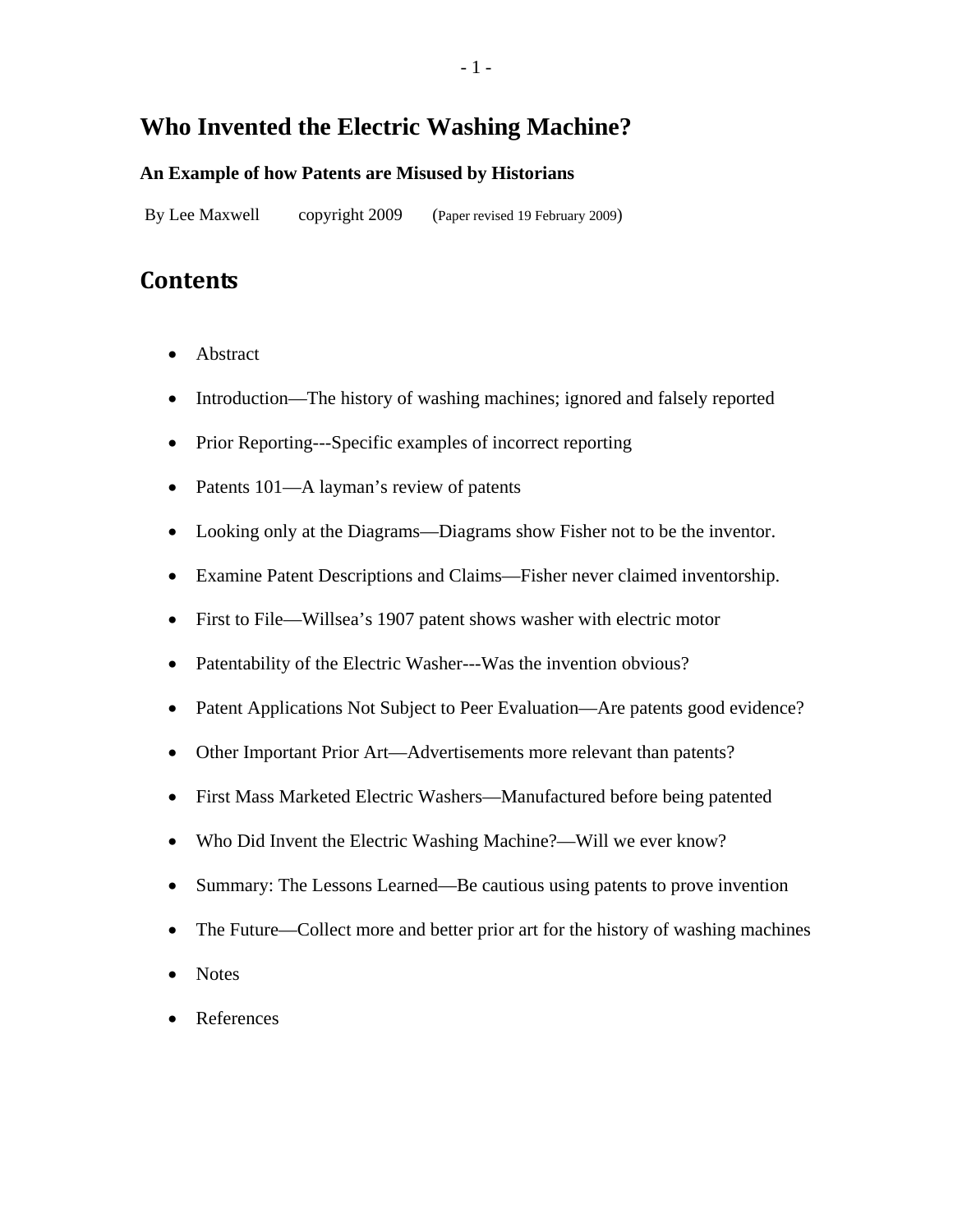# *Who Invented the Electric Washing Machine***?**

#### **An Example of how Patents are Misused by Historians**

By Lee Maxwell

#### **ABSTRACT**

Only a small amount of the history of the development of washing machines has been documented and that is rife with inaccuracies in part because historians have misinterpreted patents in addition to having ignored other prior art.

This paper details how and why past authors have erred in citing Alva J. Fisher's 1910 patent to claim he had invented the electric motor powered washing machine. Important forms of prior art, other than patents, are presented to show when the Hurley Machine Company and the 1900 (Nineteen Hundred) Washer Company began large scale manufacturing of electric washing machines.

It is concluded that the inventor of the electric washer remains anonymous and that the "invention" came well before 1910. The example presented illustrates the pitfalls which may be encountered when using patents to establish inventorship. Hopefully future history of technology authors will take note and avoid repeat of yesterday's mistakes.

#### *Introduction*

The entire history of washing machines is one of the most ignored and most misrepresented segments of the history of technology. It is unfortunate that the supremely useful and ubiquitous "Machine of Monday" has not attracted more serious historical study. Almost all of the printed and internet history of washing machines is without much factual substance and appears to have been repeatedly handed down from incorrect or vague sources.

The purpose of this article is to illustrate, using as example the evolution of the electric washing machine how historians are misusing patents to establish historic fact. Too many researchers of history appear to have erroneously assumed the issuance of a patent to be the ultimate proof of inventorship and have also misconstrued patent information to establish dates of invention. Although we confine our discussion to the mistakes that have been made in reporting the history of the electric washing machine it is believed that these same kinds of mistakes have, and are being made when reporting on other inventions. Note: The phrase "electric washing machine," used in this paper, refers to a washing machine powered by an electric motor.<sup>1</sup>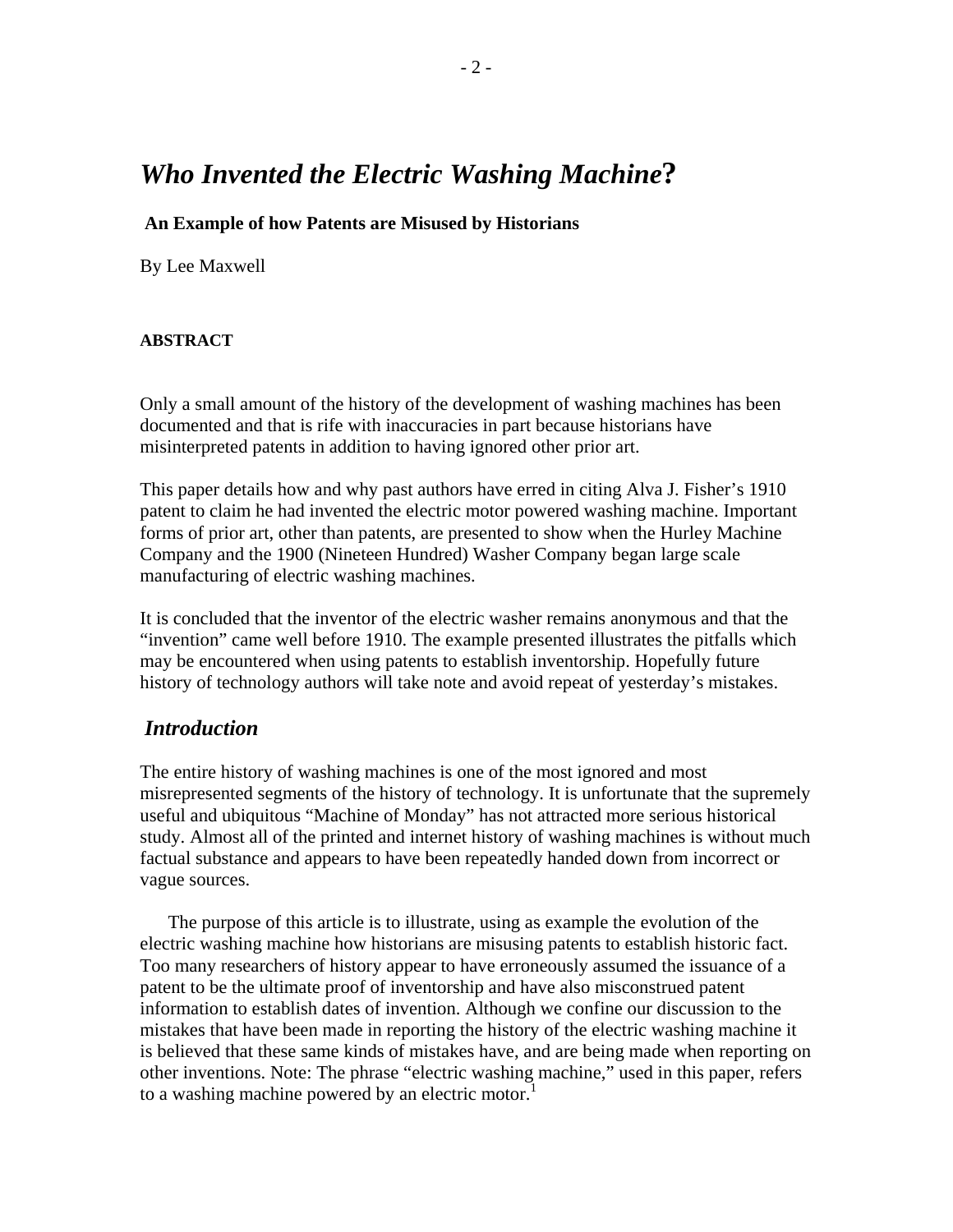#### *Prior Reporting*

"Who invented the electric washing machine?" Most libraries house materials that incorrectly reveal Alva J. Fisher as the one who invented the electric washer. The authors of these materials usually cite Fisher's US patent 966677, issued August 9, 1910, as proof of inventorship. (See Figure  $1$ )<sup>2</sup> When students, at all levels, do searches of the internet to locate information about the history of washing machines they will find over 100 sites



In her book, Felder has a chapter titled, "1901 The Electric Washing Machine Is Invented."3 There is no reference cited in the book to support her assertion that Fisher invented the electric washer in 1901. Perhaps the numerals 0 and 1 were inadvertently interchanged. Van Dulken includes the electric washing machine in his list of **100 inventions that shaped the world** and has a full page copy of Fisher's 1910 patent drawing, Figure 1, in addition to a written page describing the actions of the machine.4 Haven, in his list of **the 100 greatest science inventions of all time** presents an almost unbelievable story about how Fisher invented the electric washing machine then sold the design to Westinghouse.<sup>5</sup> Although he does not cite Fisher's 1910 patent, Philbin credits him with the 1908 invention of the electric washing machine in his list of **the 100 greatest inventions of all time.**<sup>6</sup> The noted English inventor, author, and entrepreneur, Dyson acknowledges Fisher for having invented the electric washing machine in  $1907$ .<sup>7</sup> Bunch, in his

voluminous reference book, states that Alva John Fisher developed the first modern electric washing machine in  $1916$ .<sup>8</sup> **Figure 1. Drawing from Fisher patent**

Although the introduction of the electric washing machine was one of two major steps in the mechanization of domestic laundry, for some reason the often cited Giedion totally ignores the invention.<sup>9</sup> He seems to have had distaste with the entire development of the washing machine and refers to early machines as "grotesque contraptions." Strasser, without citing patents or other prior art, claims that the electric washer was introduced in 1914.<sup>10</sup> Stanley, in her compilation of women inventors, refers to over 50 washing machine patents.<sup>11</sup> Although her book does not contain discussion about the electric washing machine, she appears to have unequivocal faith in patents as proof of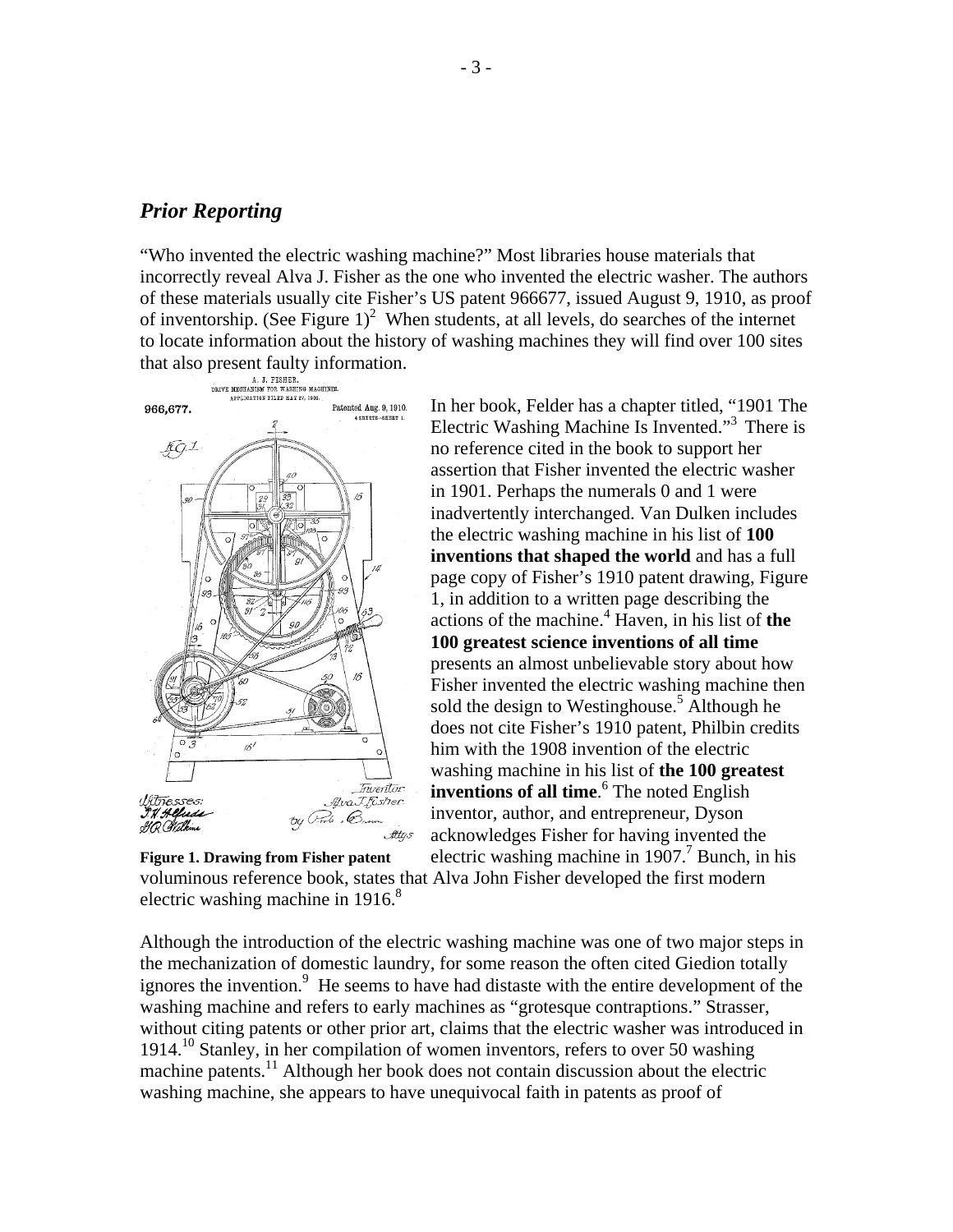inventorship. Weaver and Dale do not state that Fisher was the inventor of the electric washer however you might get that impression from their book as, A. J. Fisher is the only person mentioned in conjunction with electrical washing machines and a diagram of the washer, from his 1910 British patent (22114), serves as a full page background on the title page.<sup>12</sup> The same diagram is used within the text. Kane's (et.al.) huge, and popular, reference book of first facts alleges the 1910 Fisher patent to have been the first for an electric washing machine. $13$ 

Neither personal nor professional affront is intended by this author in citing historians who have made the mistake of incorrectly using patents to establish history. The writers mentioned have included within their books broader discussions of technology. By focusing on the big picture it is quite understandable details will be overlooked. The works of these writers of history are cited just to more starkly illustrate a point which will hopefully benefit future authors. It does seem curious that no book, academic writing, or journal article, written by a historian of technology, has been found that correctly relates the invention of the electric washing machine.

## *Patents 101*

Researchers must be aware of more than just the title and diagrams of a patent, so before presenting a discussion about who invented the electric washing machine we give a layman's review of the essence of a patent. Myriad papers, books, and internet sites are devoted to patents and it is convenient to read what the professionals have to say. The elementary remarks made herein about patents are intended only to provide a brief introduction, or review, and in order not to further complicate matters we focus just on the US patent system. A more cosmopolitan approach must in general be taken when doing historic research and, with the internet, it is becoming increasingly more convenient to access patents, as well as other information, from across the planet.

A patent, or letters patent, is meant to provide a legal means whereby the owner of a patent may endeavor to enjoy the benefit of owning the invention described and which is alleged to be original and of the patentee's doing.

A patent application contains a general written description of the invention, a set of claims which precisely describe that which was invented and in many cases, drawings which illustrate the invention. The set of claims is of paramount importance and specifically identifies the invention. In order for an invention to be issued letters patent, the invention, a) must be of patentable subject matter, b) be novel, c) be non-obvious, and d) be useful. It is the task of the patent examiner to insure that these four requirements are satisfied before approving the issuance of a patent.

There are two dates printed on letters patent, the date of application and the date of issue. During the interim between these two dates the processes of, search (for prior art), examination, and prosecution take place during which time a patent examiner determines the patentability of the invention described in the application. If there are questions about patentability the iterative process, of patent prosecution, between the patent examiner and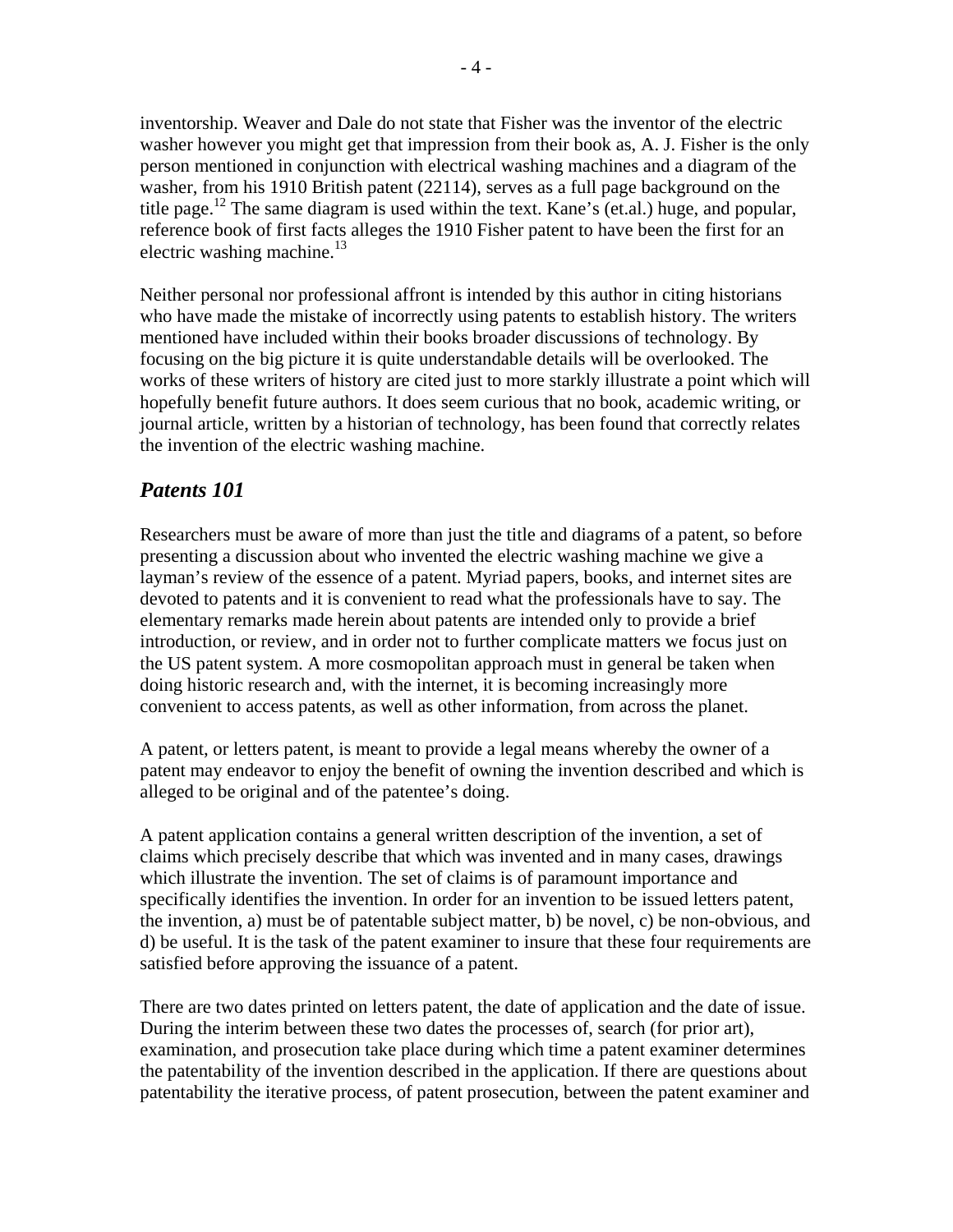the inventor is undertaken. In order to satisfy any objections made by the examiner it is possible that amendments to the original patent application may be made. Although it is not permitted, through amendments, to introduce new matters which were not in the original disclosure, all of the material of the letters patent may not be identical to that which was in the patent application.

In most countries except the United States, the "first to file" wins the prize. In the US, if more than one application, or patent which have been issued for less than a year, claims the same invention, the patent office may initiate an "interference practice. During an interference procedure the alleged inventors involved provide whatever evidence they can to justify their claim to be the first to invent. Likewise, others may introduce evidence (prior art) to disprove the claim.

### *Looking Only at the Diagrams*

In this section it is illustrated how Alva J. Fisher has erroneously been credited with the invention of the electric washing machine. It is surmised that at least one previous researcher of history had found the 1910 Fisher patent and by observation of the first diagram therein, concluded that Fisher had invented the electric washing machine. Apparently searches, if any, for earlier patents involving electric washing machines were not successful. During 1910 the US, Austria and Britain (and perhaps more countries) had granted A. J. Fisher letters of patent, Table I, for his washer. The main body of the washer is shown to be the same in each of the three patents however the British and Austrian patents show an attached wringer which is not included in the US patent.

| <b>Patentee</b>     | Pat. No. | <b>Application Date</b>   | <b>Patent Issue Date</b>  |
|---------------------|----------|---------------------------|---------------------------|
| Winans, T. J.       | 841606*  | 12 Apr. 1906              | 15 Jan. 1907              |
| Willsea, L. P.      | 870655   | 8 Jan. 1906               | 12 Nov. 1907              |
| Woodrow, O.B.       | 921195   | 13 May 1908               | 11 May 1909               |
| Lombard, N.         | 944736   | 4 Feb. 1909               | 28 Dec. 1909              |
| Phillips, W. F.     | 950402   | 15 Jan. 1909              | 22 Feb. 1910              |
| Fisher, Alva Josiah | 45347**  | 30 Sept. 1909             | 15 Jul. 1910              |
| Fisher, A. J.       | 966677   | 27 May 1909               | 9 Aug. 1910               |
| Fisher, Alva Josiah | 22114*** | 28 Sept. 1909             | 18 Aug. 1910              |
| Voss, W. H.         | 1008502  | 7 Dec. 1908               | 14 Nov. 1911              |
| Voss, W. H.         | 1013629  | 3 Dec. 1908               | 2 Jan. 1912               |
| Sutter, J. H.       | 1092605  | 21 Nov. 1908              | 7 Apr. 1914               |
| * No electric motor |          | ** Austrian patent number | *** British patent number |

*Table I. Electric washing machine patents applied for, or issued prior to Fisher's.* 

Illustrated on the first drawing, Figure 1, of Fisher's US patent is a washing machine with an electric motor. That an electric motor is shown, however, is of little consequence since each of the patents listed in Table I, except Winans', have a figure showing a washing machine with an electric motor.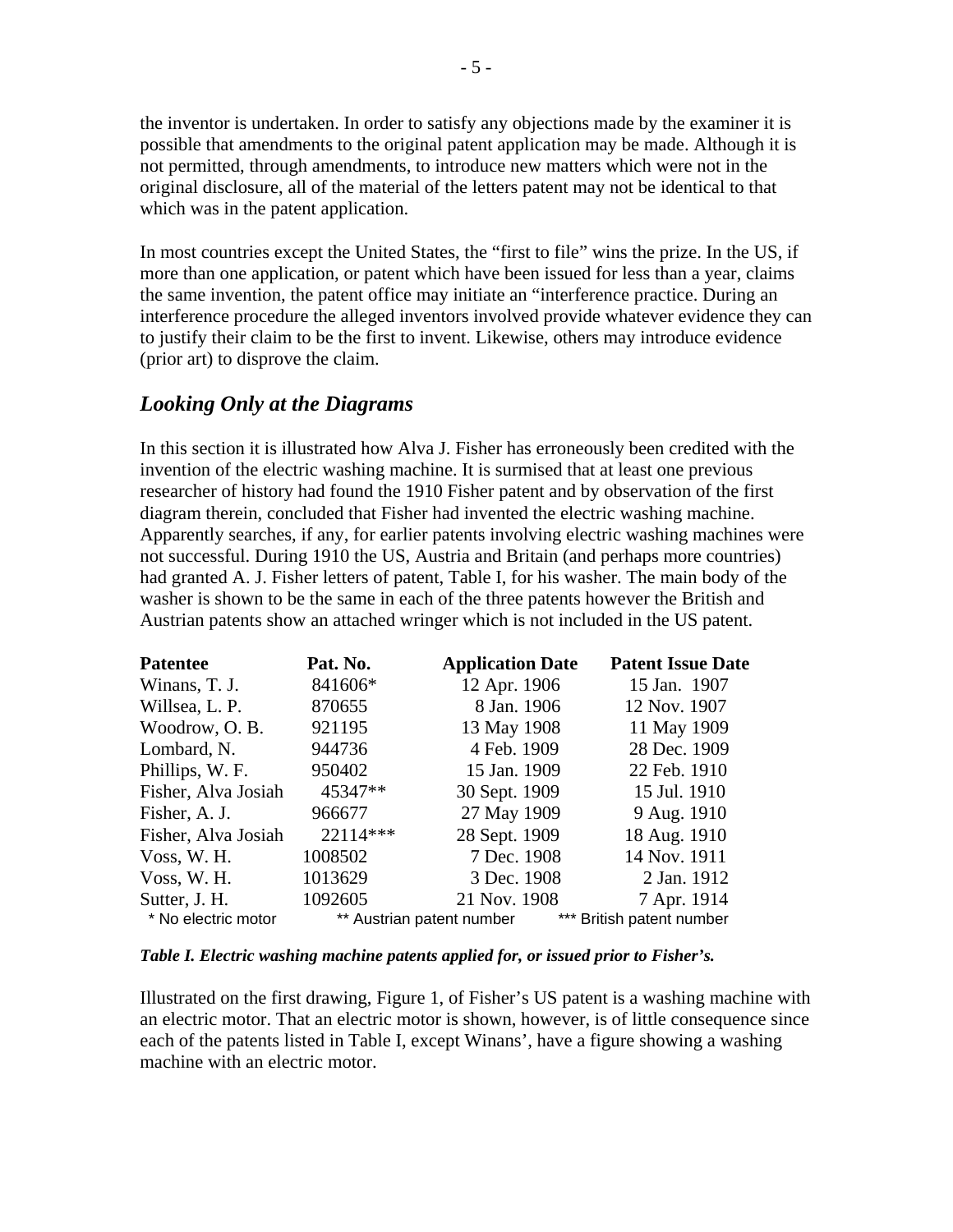If we were to use the patent drawings as the only prior art then clearly we can conclude that Fisher was not the inventor of the electric washing machine. We need only show a diagram, Figure 2, from the Woodrow patent which was granted before Fisher had submitted applications for any of his three patents of Table I. Each of the patents listed in Table I, except for the Fisher patents has an application date earlier than 27 May 1909.



2. G.Hagur! ng I Law atters

**Figure 2. Woodrow patent drawing**

### *Examine Patent Descriptions and Claims*

Instead of just looking at the patent drawings, if we examine the descriptions and pay careful attention to the claims put forth in each of the patents we find that Fisher did not even claim to have invented the electric washer.

In Fisher's US patent the word "motor" is used three times in the description and only one time in a claim. In claim number 11 (of his 28 claims) the phrase "motor actuated drive" is written. The word "motor" can be used to mean any form of motive power but "electric motor" was most likely meant in this case. Although Fisher uses the word "motor" seven times within the description of his British patent, the word "motor" is not used a single time in any of the 7 claims. Fisher refers to a "motor" 5 times in the description section of his Austrian patent. He mentions a motor in 3 of the

14 claims of the Austrian patent however it was not done in the context of claiming invention of an

electric washing machine. Neither in America, Austria, nor England did Fisher assert ownership of the invention of the electric washer. Surely it would have been so stated by his legal representatives, if he intended to claim the invention.

In the second paragraph of his description Woodrow states, "The object of my invention is to provide means of simple, durable and inexpensive construction, permanently connected to the frame of a washing machine, whereby all of the operating mechanism, including an electric motor, or other suitable power device, may be mounted beneath the body of -----." Each of the five claims in the Woodrow patent refers to a motor. He, more than any other patentee, listed in Table I, seems to have declared inventorship of the electric washing machine.

In retrospect, it is fairly evident that those authors who cite Fisher's 1910 patent as proof that he was the inventor of the electric washing machine did little investigation other than to look at the first drawing included in his patent. If those writers would have invoked the other patents, of Table I, as prior art, or if they had read the claims within Fisher's patent, surely there would have been some question as to who invented the electric washer.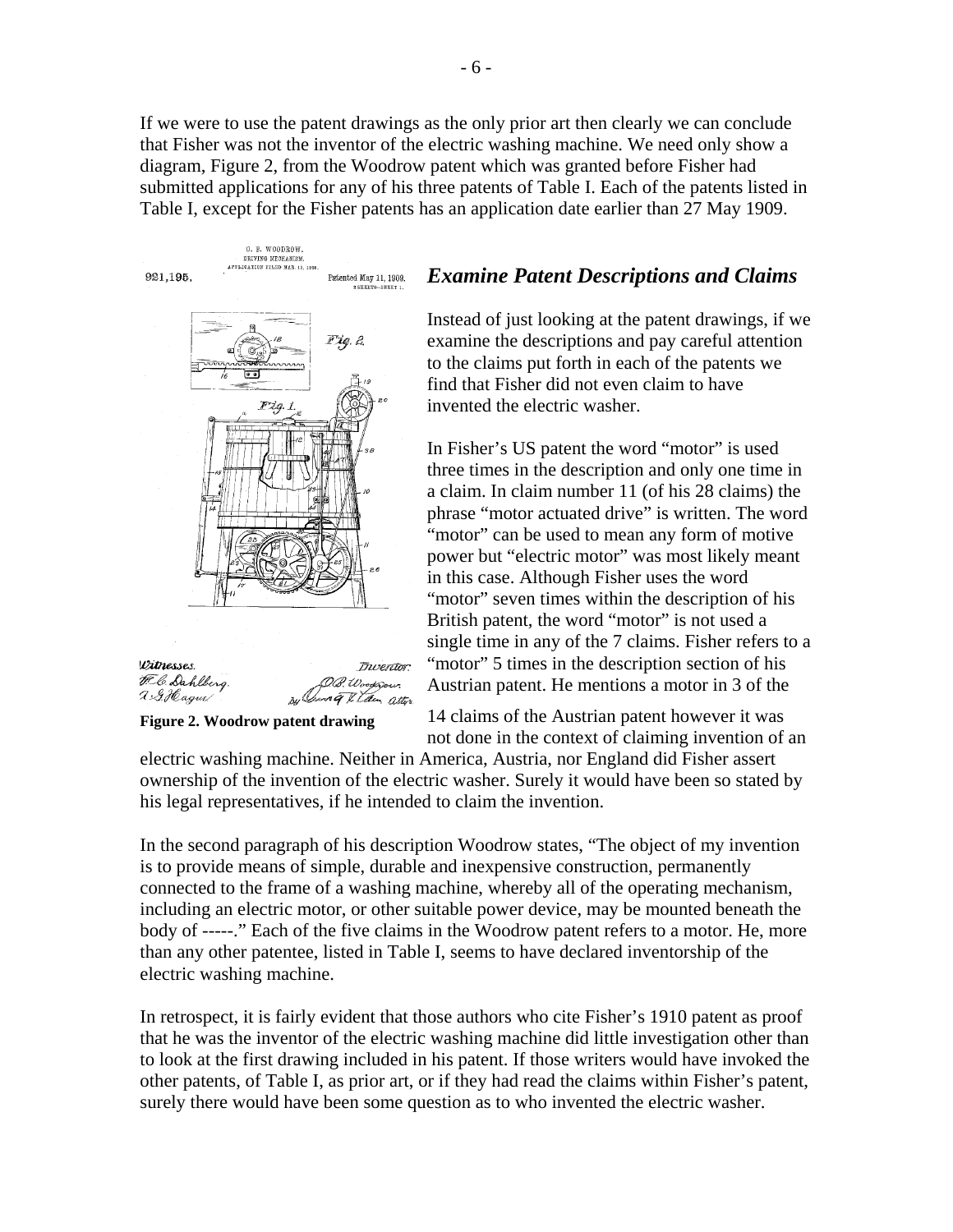#### *First to File*

Louis P. Willsea may have been the first to file, at the US Patent Office, an application which illustrates an electric washing machine. The title of Willsea's patent is "Centrifugal Machine" and it is explained in the beginning part of the description that the invention pertains to extractors as well as washers. A centrifugal washer is one in which the washing fluid is forced through the clothes by centrifugal action. The particular extractor-washer shown in Willsea's patent is one for use in a commercial laundry and likely would not be found in the home. Centrifugal type washers which employ the same principles as Willsea's machine have, however, been produced for domestic use. The word "motor" is not mentioned in either of the two claims of Willsea's patent and, like Fisher, he does not aver to have invented the electric washing machine.

#### *Patentability of the Electric Washer*

The "invention" of the electric washing machine would probably not have qualified for patentability. Creating an electric washing machine, sometime during the years 1890- 1905, would have amounted to merely taking a hand operated washer, of which there were many (see oldewash.com and/or Maxwell's book<sup>14</sup>), and attaching an electric motor in such a way the washer is powered by the motor. One of the basic criteria for a patent to be issued is that the invention be "non-obvious." With the existence of many different hand-operated washing machines and the ready availability of fractional horse power electric motors (and the distribution networks making electric power accessible) it appears "obvious" that production of the electric washer would have been mandated by a multitude of overworked housewives.

A patent issued to G. C. Lester (US Pat. No. 718135) on January 13, 1903 (Application filed 8 Mar. 1902) illustrates a coffee roaster with an electric motor. The coffee roaster uses a rotating foraminous drum very similar to that used by many washing machines including the Thor machine designed by Fisher. The patent for Lester's coffee roaster is listed in class 68 by the US Patent Office. Class 68 is where patents for most washing machines are put. Lester's patent could surely have been used to show that putting an electric motor onto a washing machine, by the year 1905, was obvious.

It seems almost ironic that an obvious invention cannot be patented. Interestingly, on April 30, 2007, the US Supreme Court ruled on a case involving obviousness of an invention.15 What is obvious today may either be more or less obvious next year depending on the logic of the lawyers and the courts.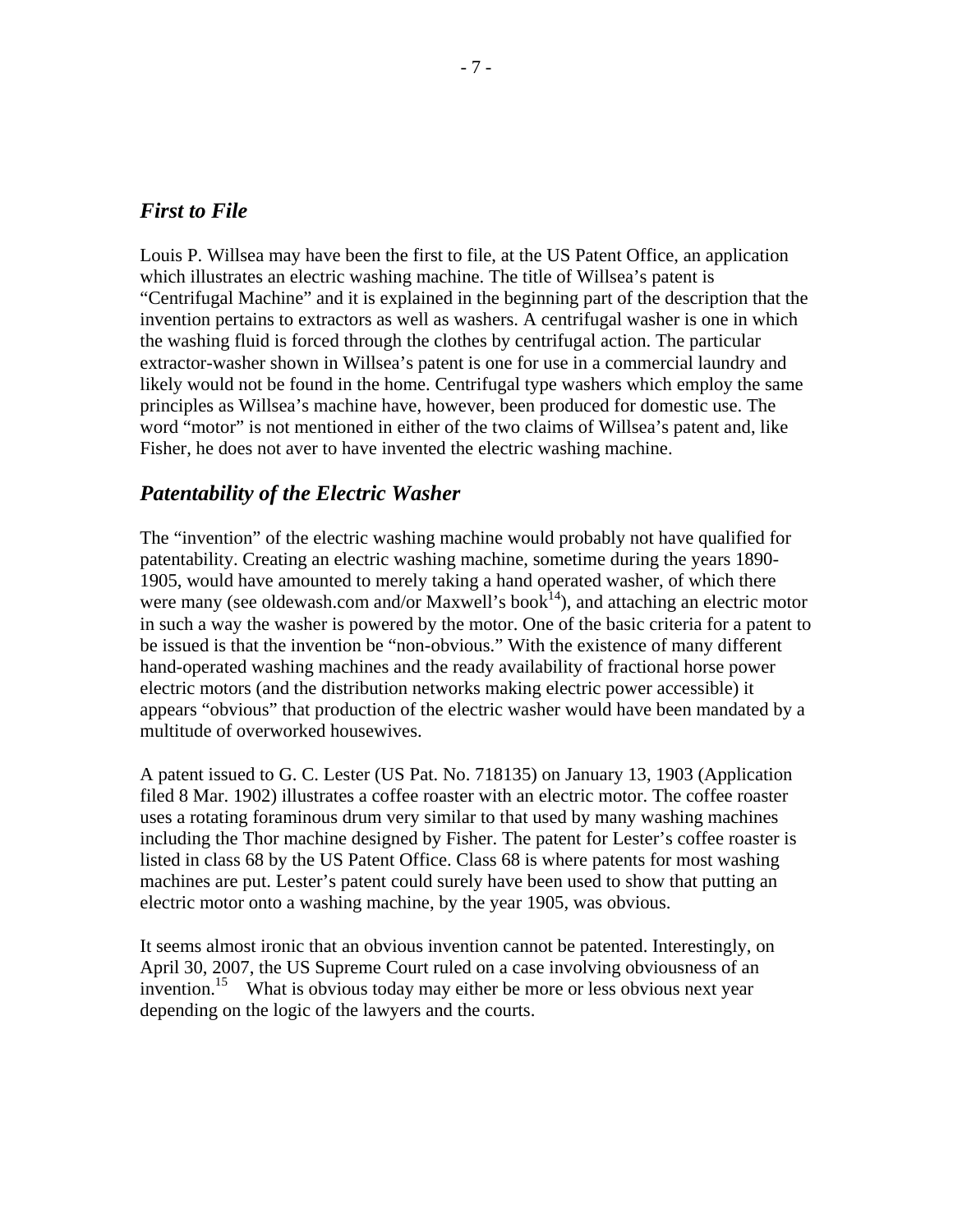#### *Patent Applications Not Subject to Peer Evaluation*

 Patents, or applications for patent, are not necessarily good prior art for historians to use to support proof of inventorship. The entire procedure of approving a patent is not subject to overt peer evaluation. Patents are approved by government examiners who are undoubtedly highly educated but who may not necessarily have depth of experience in all matters about which they are asked to judge. For example, there are over 24,383 patents which have been issued in class 68, the class in which washers are put. In addition to the patents there exists a wealth of other individual pieces of prior art concerning washing machines. It is not too hard to realize why all pertinent prior art, including prior patents, may not be considered during the examination of a patent application.

Even after a patent is awarded, the claims may be judged illegitimate as a result of litigation or through reexamination by the patent office, and the patent voided. Prior art, which had not been considered by the patent examiner, could form the basis for voiding a patent.

The patent office, by using the word, "inventor" on the application materials and on the letters patent, strongly suggests, at least to the unwary, that letters patent are proof positive of invention. By discovering a fault in logic, a mathematical proof may be invalidated. The proof of invention offered by a patent may be invalidated by merely bringing to light, an overlooked item of prior art. Instead of using the word "inventor" on the patent application and on the letters patent, words such as "alleged inventor" and "patentee" would perhaps be more suitable.

### *Other Important Prior Art*

Regardless of whether or not an invention has been patented, there are a number of other prior art forms which may be employed to determine date of invention. These other prior art include drawings, notes, pictures and oral presentations prepared by, or for, the inventor. There was a multitude of individual washing machine inventors and their original "engineering notes" were not usually archived. These unique materials are not commonly nor easily found.

At least in the case of washing machines, patent information is not good evidence to determine dates of production. More useful prior art usually comes in the form of manufacturer's brochures, operating and maintenance manuals and advertisements found in newspapers, trade journals, magazines, etc. For example, if there were a full page advertisement in the March 1899 issue of Good Housekeeping picturing electric washing machines for sale, the ad would be an important piece of prior art. Two examples of washing machine advertising, and a picture from a magazine article, are used as prior art in the following section.

In addition to the material, described above, a washing machine itself can be prior art. Unfortunately it is usually not feasible to determine an exact date of manufacture on a machine because the production records of most companies have been discarded. As a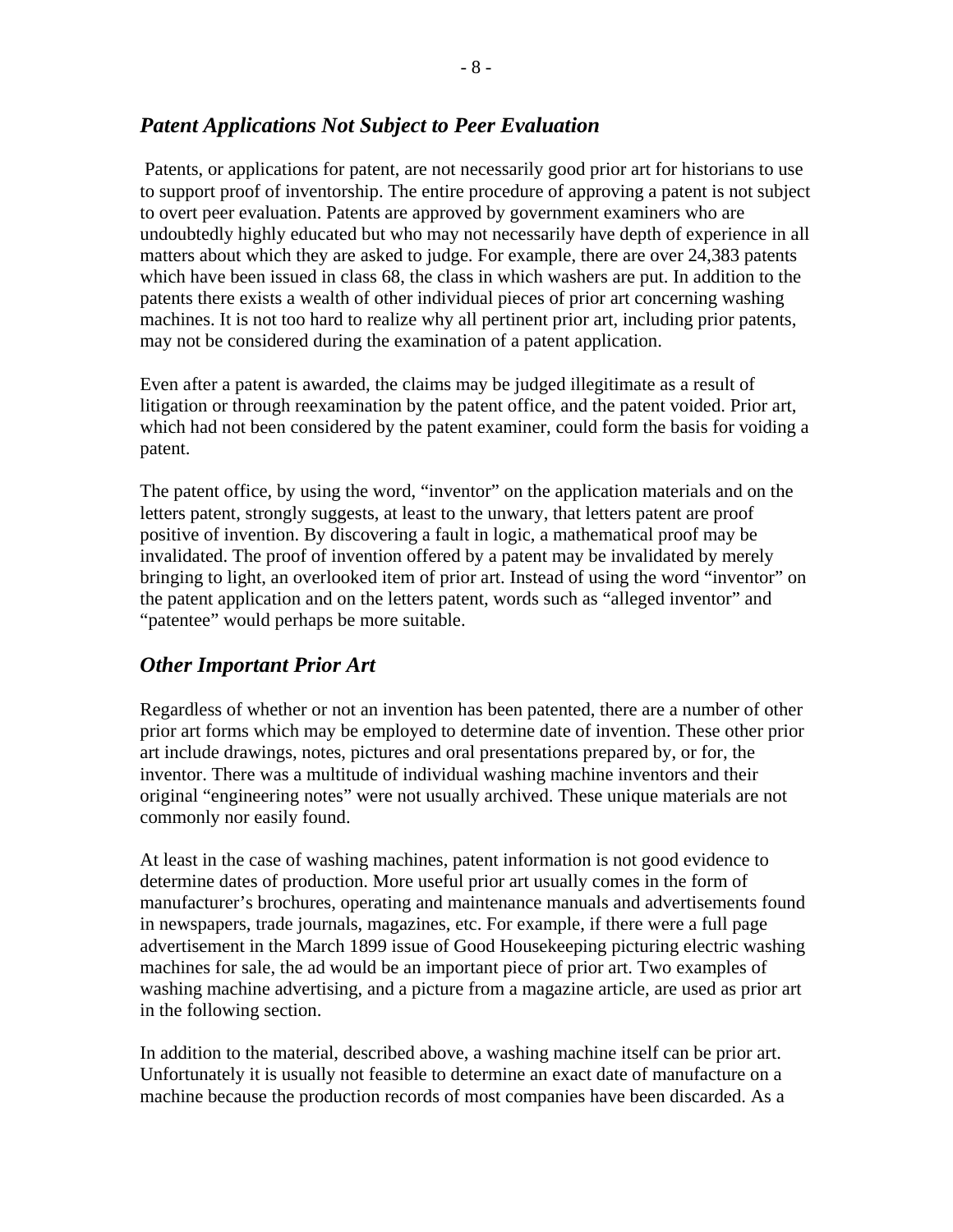notable exception, there are production records for many of the wringer washers produced by Maytag.

Most washing machines were, and still are, manufactured and marketed prior to patents being issued for those machines. The Thor washing machine, designed by Fisher, is an example where the patent applications were not even filed until almost 3 years after production of the washer had begun. Often machines were built and sold having never been patented. If a patent date is etched, embossed or in some other manner put onto a washing machine you can only be sure that the particular machine was not built before that date. If a machine was patented but has no patent date posted on it, then the machine could have been manufactured either before or after the issuance of letters patent.

### *First Mass Marketed Electric Washers*

The electric motor was put onto the washing machine for the purpose of providing power to the agitation system as well as to the wringer used for pressing the water out of the clothes. Although the machine of Figure 3 is not the first model of Thor electric washer produced by the Hurley Machine Company of Chicago it was designed by Fisher and his 1910 patent drawings accurately describe the mechanisms of the machine pictured.<sup>16</sup>



 **Figure 3. Thor Washing Machine. ca 1911**

The postcard, Figure 4, picturing an early Thor Electric Washer designed by Fisher, has a postmark of October (?), 1908. It is believed that the washing machine pictured on the postcard is the first electric model to have been



**Figure 4. Postcard--Thor washer. ca 1908**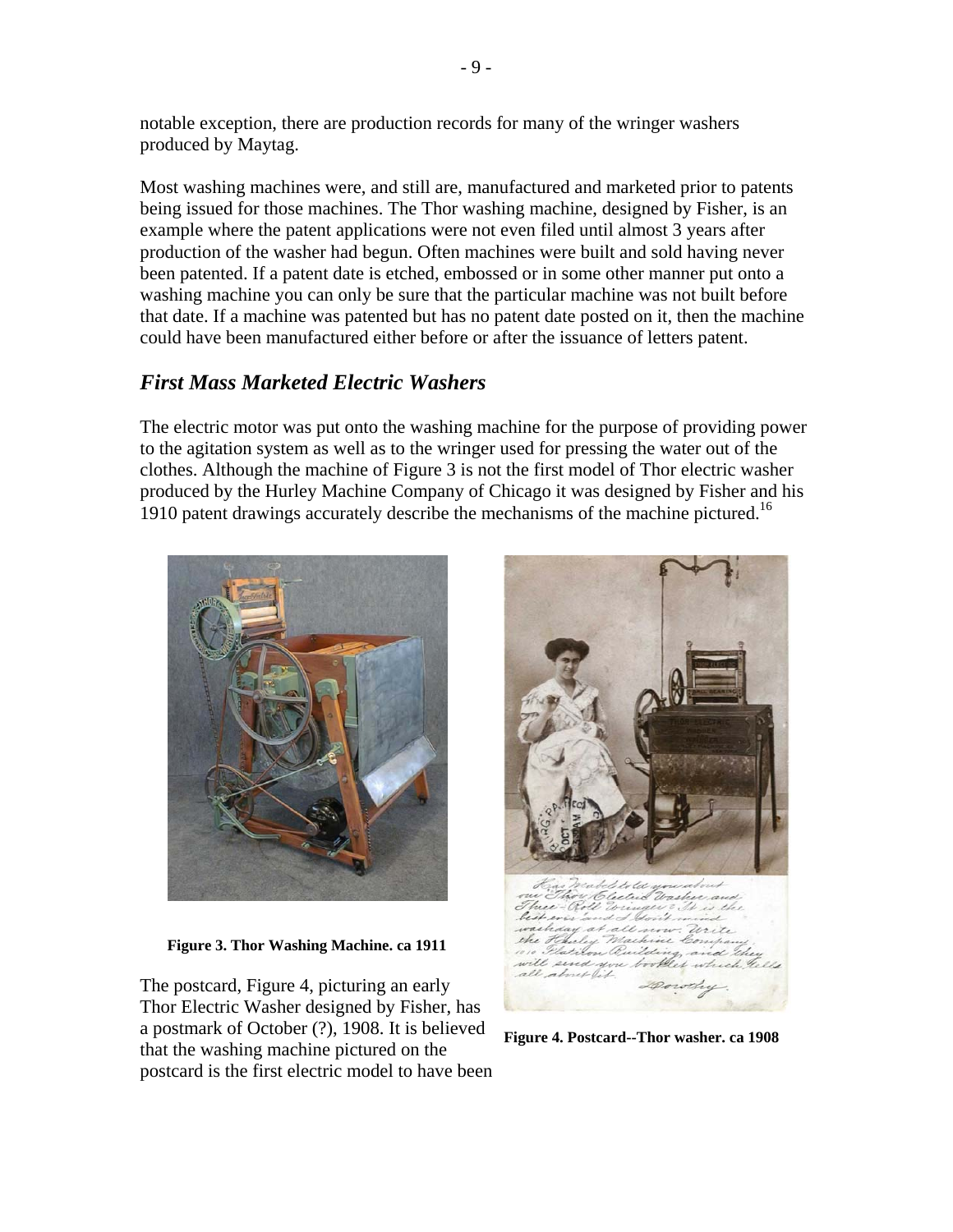produced by the Hurley Company. Unfortunately it is not known when the postcard was printed.

On 15 January 1907, J. T. Winans was issued a patent for the washer shown in Figure 5. The only mention of motive power for Winans' washer is in the first part of the patent description where he states that the pulley 13, Figure 5, may be driven by a water motor. A water motor, or turbine, belted to the pulley 13, is connected to a faucet. When the water is turned on, the turbine rotates and provides power to the washer. This water power arrangement is pictured in early ads issued by the 1900 Company. The use of water turbines was not too popular and the company proceeded to manufacture an electrical powered version of Winans' design, Figure 6.





Except for the electric motor the mechanisms of the actual machine are nearly identical to those shown on the patent diagram, Figure 5. The legs, along with added bracing, of the machine produced, are a different design from those shown in the patent diagram. Like Fisher's US patent, Winans' does not show a wringer mechanism.

It is of special interest to note how convenient it was to have put an electric motor onto the Winans washer. Shown in the patent drawing, of Figure 5, is a platform which supports the mechanical parts of the washer. The electric motor is mounted on the underside of this platform, Figure 6. The large pulley 13 is placed at an angle allowing clearance for the belting between it and the motor. One could almost suspect that the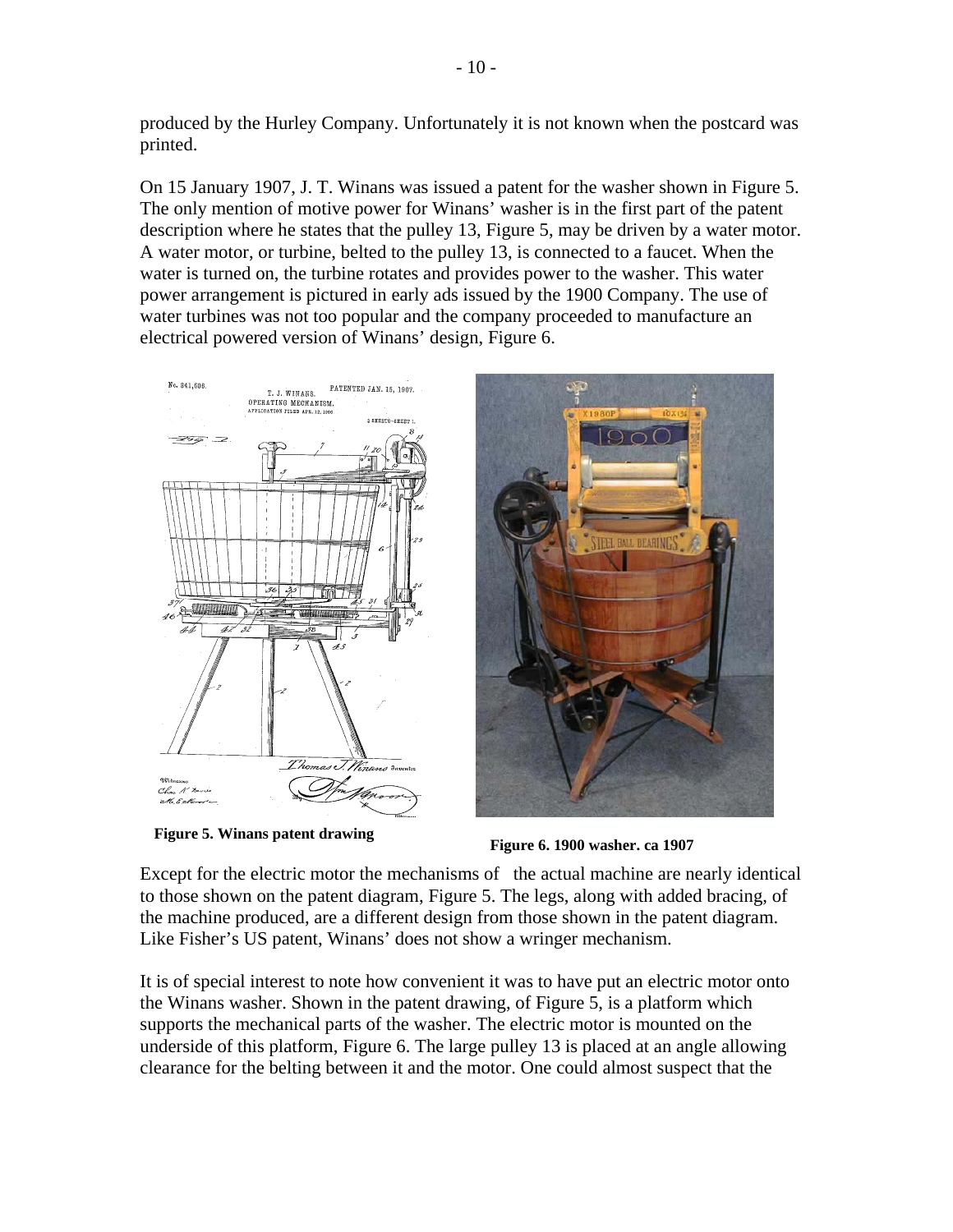unique design features of Winans' machine were meant to accommodate an electric motor.

The 1900 Company issued a pamphlet, shown in part by Figure 7, picturing an electric powered version of Winans' machine. It is assumed that the date, August 30, 1906, on the letter from the Binghamton Trust Company which is reprinted on one page of the pamphlet, suggests that the pamphlet was issued later that year.





ELECTRICAL WASHING-MACHINE. **Figure 8. 1900 Washer. ca 1907**

Wang Channel Road Dinahamton Trust Ce

**Figure 7. 1900 Brochure. ca 1907**

In the July-December 1907 issue of "Arena" the same model (see Figure 8) of 1900 electric washer was pictured in an article by B. O. Flower.<sup>17</sup> As contrasted from the pamphlet of Figure7, the issue date of the "prior art" of Figure 8 can be authenticated and proves the electric washer was being manufactured by at least December 1907.

Because of the evidence presented herein, it is believed that the 1900 Company was the first to mass produce and market the electric washing

machine. This belief, could however, be proven wrong by revelation of earlier prior art for the Thor machine. No advertising or other information has been found to suggest another company, besides the two mentioned, could have been the first to produce electric washers in substantial quantities.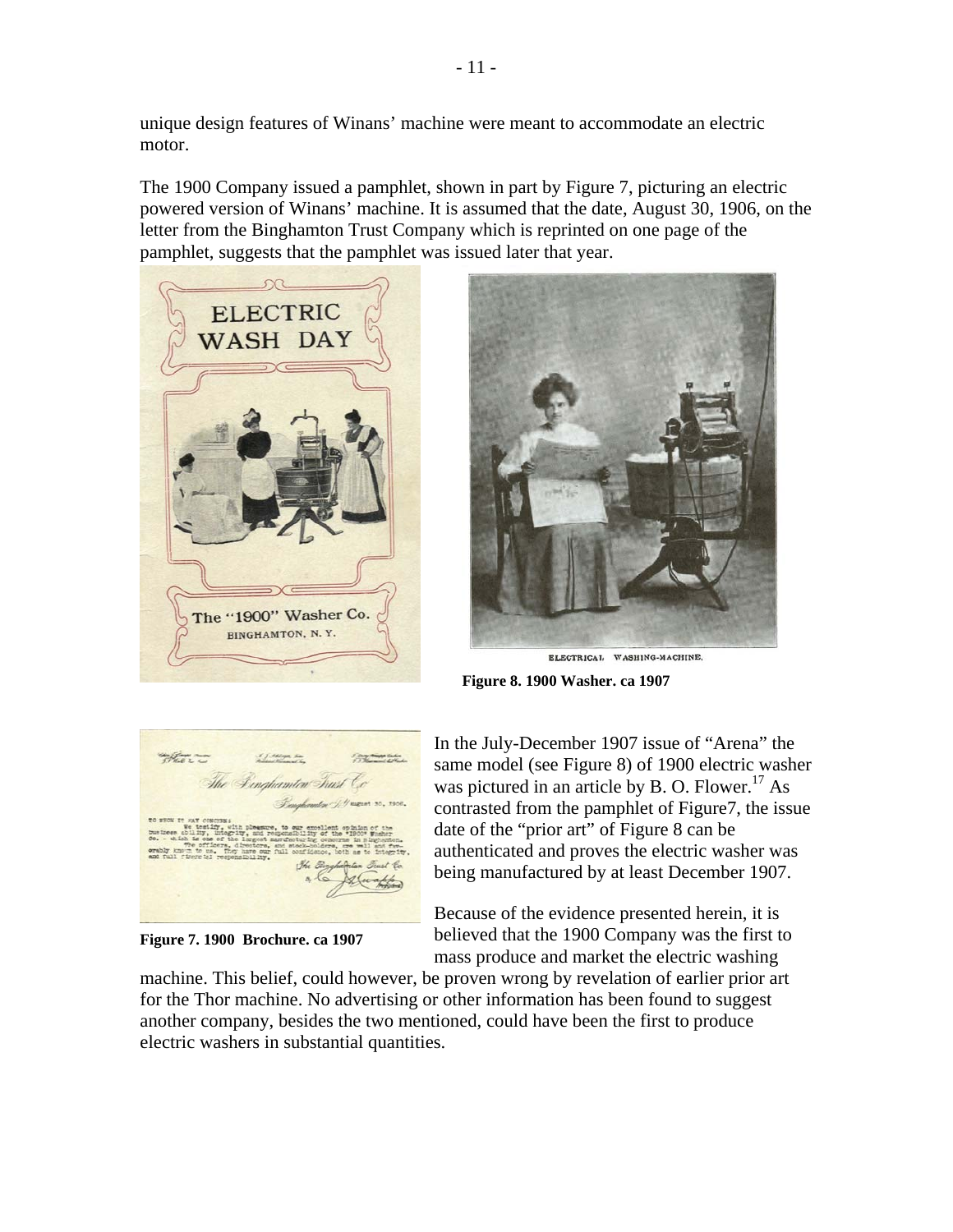### **Who Did Invent the Electric Washing Machine?**

The Thor electric washer was produced by the Hurley Machine Company ca. 1907. If Fisher's engineering notes were available they might show he had involved an electric motor on his machine as early as 1905. However, no such notes are known to exist. The Nineteen Hundred Company began production of an electric washing machine ca. 1906. If Winans' design notes were available they might also show that he was putting an electric motor on a washer by 1905 or before.

Discussed above, Woodrow may have claimed to be the inventor of the electric washer in his patent application dated 13 May 1908. (Although, it is not clear that his patent makes such a claim.) But by that time washing machines with electric motors were already in production and advertisements to sell them were issued by 1906-1907. An interference practice, if conducted, would surely have resulted in the denial of any claim that Woodrow would have made relative to the invention of the electric washing machine.

It is estimated that there were over 1000 companies producing washing machines during the early 1900s. Most of these companies were very small but almost all would have had the wherewithal to manufacture at least one electric washer. One-quarter horsepower electric motors (the size used most often for washing machines) and electrical distribution networks were beginning to be in use by the 1890s.

In his 1894 book, Sir David Salomons illustrated the electric butter churn of Figure 9 in



**Figure 9. Electric Butter Churn. 1894**

addition to an electric mangle and other electric home appliances.18 The churn of Figure 9 is a "close cousin" to a rotating drum washer and during the 1800s there were several patents for devices which could be used either as a butter churn or a washing machine. Surely in the same era that the electric butter churn came into being, so did the electric washing machine.

As Cowan relates, by 1900 small electric motors were sold with the intention that householders would connect them to hand cranked washing

machines.<sup>19</sup> Her excellent writing relates the consequences of, and how, technology was integrated into the domestic environment, and she makes little or no use of patent information. Cowan, in another book states, "If there were no such thing as a patent, we would not know very much about inventors."<sup>20</sup> Well, we have myriad patents but we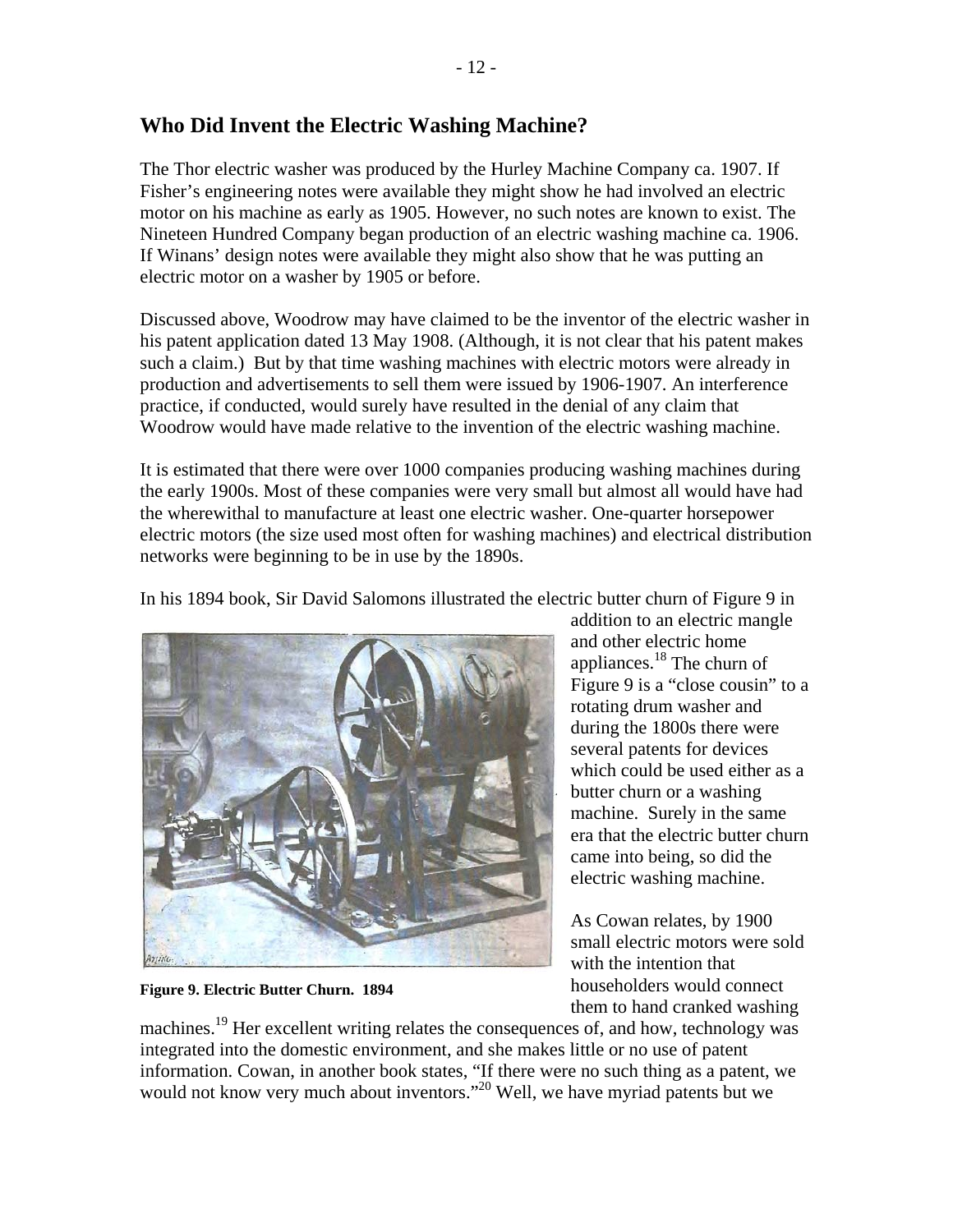must interpret patent information correctly or we still won't know much about inventors. Unless, and until, further evidence is presented the inventor of the electric washing machine certainly must be one of the unnamed householders mentioned in her book.

## *Summary: The Lessons Learned*

The most compelling pieces of evidence, that A. J. Fisher should not be given credit for having invented the electric washing machine, are his US, Austrian and British patents of 1910. In none of the patent claims (28 for the US, 7 for the British and 14 for the Austrian) does Fisher allege to have invented the electric washer. There are at least five patents for washing machines, having diagrams showing electric motors, which were filed before any of the Fisher patents. More importantly, there is other prior art, which predates 1908, showing an electric washing machine not of Fisher's design.

With so many books, articles and internet sites showing Fisher to have invented the electric washing machine it is easy to see why the error gets propagated. It may be a very long time, if ever, before the record gets set straight. Instead of the specific Fisher debacle, the more important issue to be learnt is that researchers of history should use caution when using patents to establish inventorship.

Other aspects of patents, and the processes involved in approving or denying them are illustrated above. These procedures are discussed herein so that future authors will at least question the use patents in determining historic fact. Possible flaws inherent in the process of approving patents are presented and although, patents are imperfect it is not within our jurisdiction to suggest ways to make them more ideal sources of history. The imperfections are mentioned here just to caution researchers.

- We conclude herein that patent information should be used properly and with caution in the determination of historic data.
- Letters patent are government issued documents which deeds ownership of an alleged invention. Patents are meant to be used by the legal community.
- Letters patent are issued without the benefit of overt professional peer review.<sup>21</sup>
- Know that patents can, and have been, nullified. A patent is not the ultimate proof of inventorship.
- When using a patent to cite inventorship researchers must examine, in detail, the patent claims. The adage, "a picture is worth a 1000 words" is not true for patents.
- Inventorship is difficult to prove. It is much easier to disprove inventorship.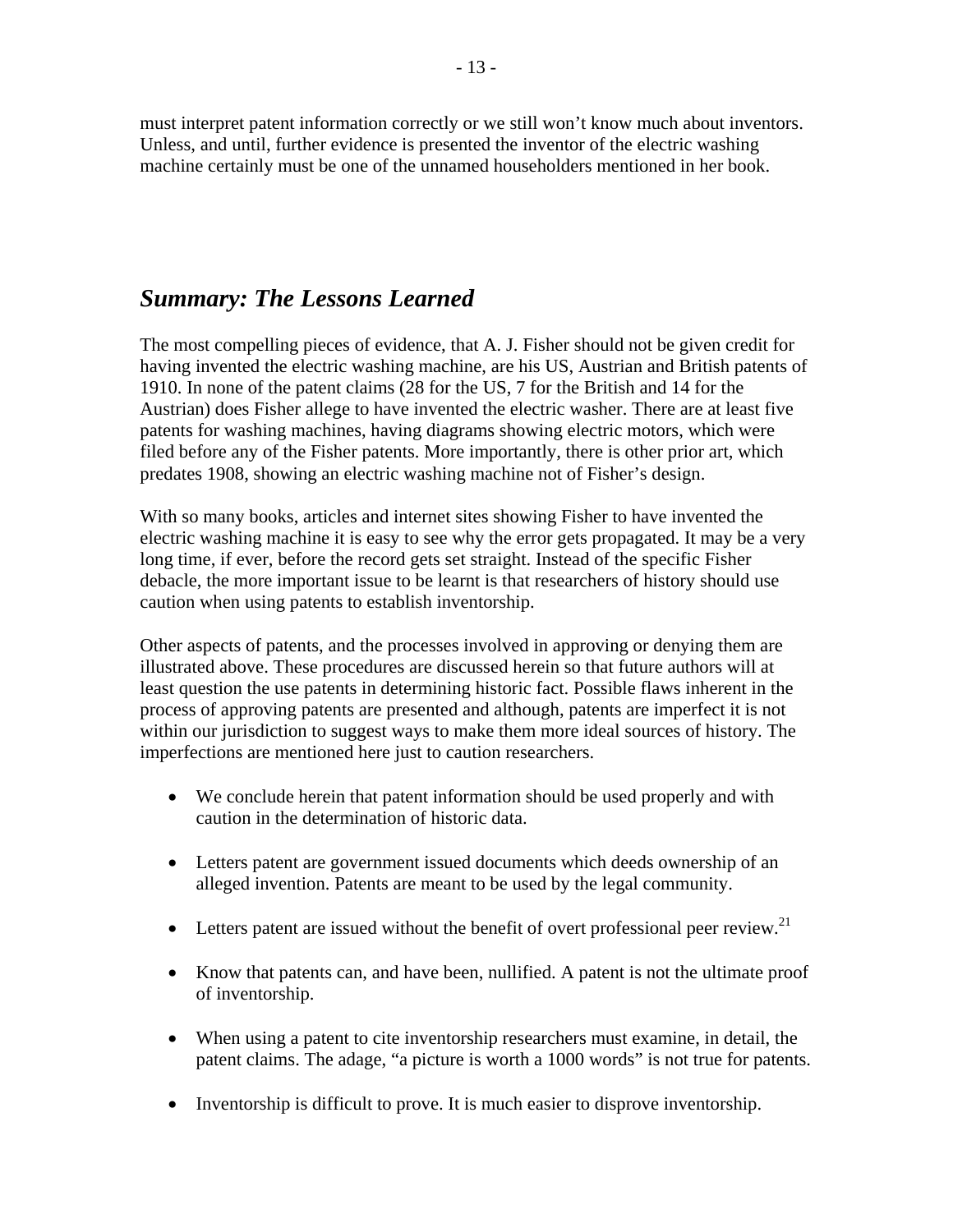- Patents may be used to show that an invention existed at least as early as the patent filing date.
- When using a patent application to establish a date of invention, make sure that the invention in question is that which is evinced in the patent claims.
- Other forms of prior art are often more valuable than letters patent, when ascertaining inventorship.
- Specifically, by the example used in this writing, it cannot be concluded that Alva J. Fisher invented the electric washing machine and furthermore, whoever did, remains unknown.
- It is believed that the 1900 Company was the first to mass produce an electric washing machine. Future revelation of additional prior art may prove otherwise.

### *The Future*

The history of the development of the washing machine and other pieces of domestic technology needs more attention from the History of Technology sector. We have gone from an industry of over 1000 companies manufacturing washing machines during the early 1900s to only a handful including, two US mega-corporations, today. There are a remarkable number of different schemes which have been used in doing the laundry. The equipment is fascinating and those folks interested in history should read of it. The development of the washing machine from the mid 1700s through the year 2000 would surely provide basis for several graduate dissertations. The reporting should be done while there is yet opportunity to collect the necessary material.

## *Notes*

 $\overline{a}$ 

 $2^2$  A complete set of drawings and descriptions for each of the US patents, cited herein, may be obtained by downloading them from the US Patent Office web site, uspto.gov. To view British and European patents go to the web site, ep.espacenet.com.

3 Felder, *A Century of Women*, 13-16

<sup>&</sup>lt;sup>1</sup> There are other kinds of "electric washing machines." For example a US patent (512970) titled "Electric Washing Machine" was issued to J. P. Johanson on Jan. 16, 1894. Johanson's washing machine utilizes two electrodes, and a battery, to pass an electric current through the water containing the clothes. Methods of clothes washing using electric currents were demonstrated prior to 1894 and are, in fact, of contemporary interest.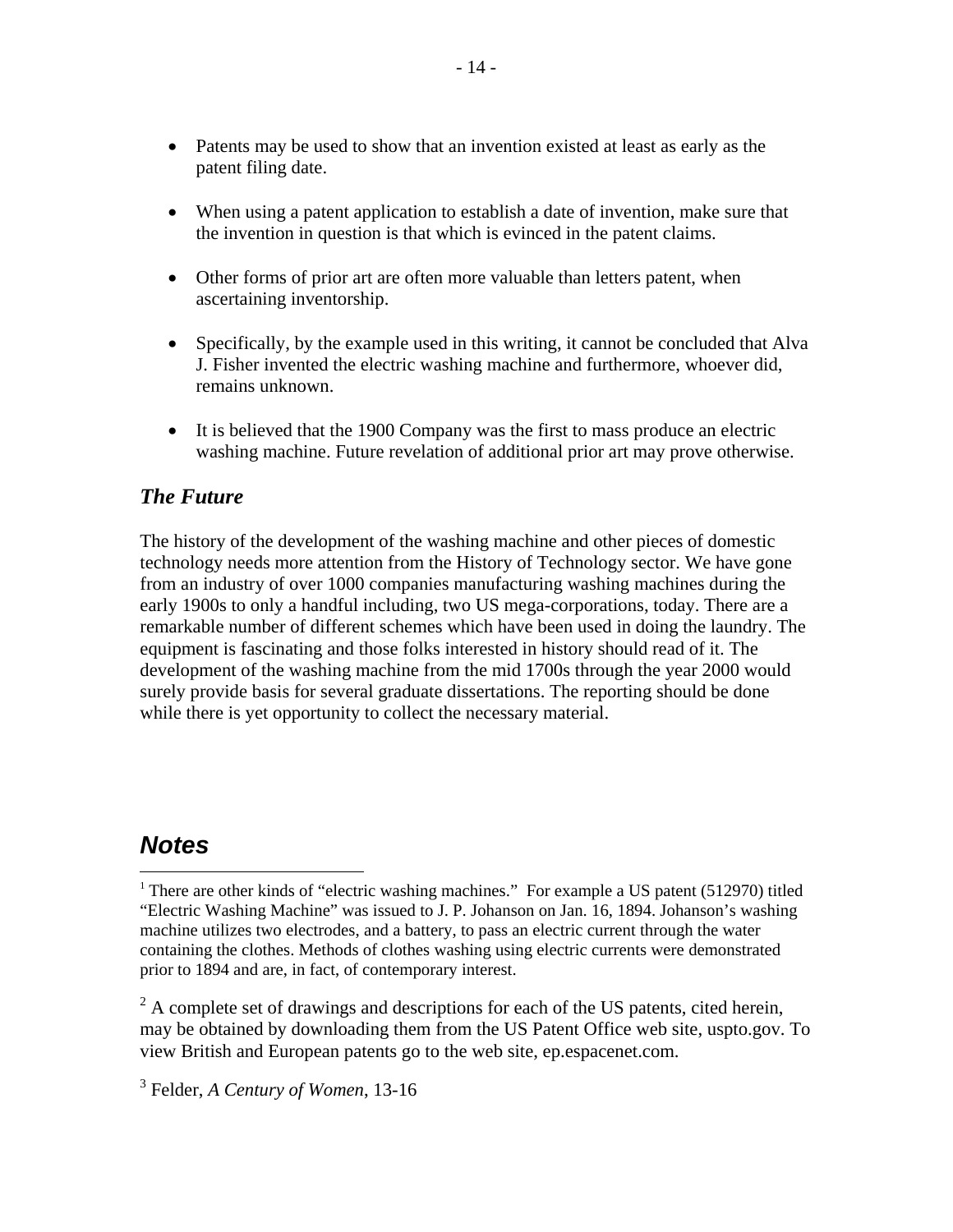4 Van Dulken, *Inventing the 20th Century*, 26-27

5 Haven, *100 Science Inventions of All Time*, 192-194 (Note, Westinghouse did supply electric motors for the washing machine designed by Fisher but there is no evidence that Westinghouse bought the design.)

6 Philbin, The Hundred Greatest Inventions of All Time 256-258

<sup>7</sup> Dyson, *James Dyson's History of Great Inventions*, 137

8 Bunch, *The History of Science and Technology*, 486

9 Gideon, *Mechanization Takes Command*, 550-553, 560-571

<sup>10</sup> Strasser, *Never Done*, 117

<sup>11</sup> Stanley, *Mothers and Daughters of Invention*, 300-303

12 Weaver and Dale, *Machines in the Home*, 36

13 Kane, *Famous First Facts*, 287

14 Maxwell, *Save Womens Lives-History of Washing Machines*

<sup>15</sup> See the US Supreme Court ruling No. 04-1350 on the internet at : supremecourtus.gov/opinions/06pdf/04-1350.pdf

<sup>16</sup> The first Thor electric washer incorporated a wringer with three rollers but no forward and reverse clutch to control the direction of rotation of the rollers. With 3 rollers you don't need to change rotation direction since the clothes can be fed through the wringer from either front or back of the wringer. The wringer mechanism is shown only in Fisher's British and Austrian patents.

<sup>17</sup> Flower, "The Coming Electrical Home for America's Millions" Arena, 593

<sup>18</sup> Salomons, Sir David, Electric Light Installations-Apparatus-A Practical Handbook, 304

19 Cowan, *More Work for Mother*, 93

20 Cowan, *A Social History of American Technology*, 120

 $20$  Public Law 96-517, enacted by the US Congress on Dec. 12, 1980, in essence made the review of patent application more "overt." Any person can submit prior art believed to have bearing on the patentability of any claim. Note, the law does not pertain to patents which were expired prior to Dec. 1980. Also note, the law does not demand overt 3<sup>rd</sup> party professional review.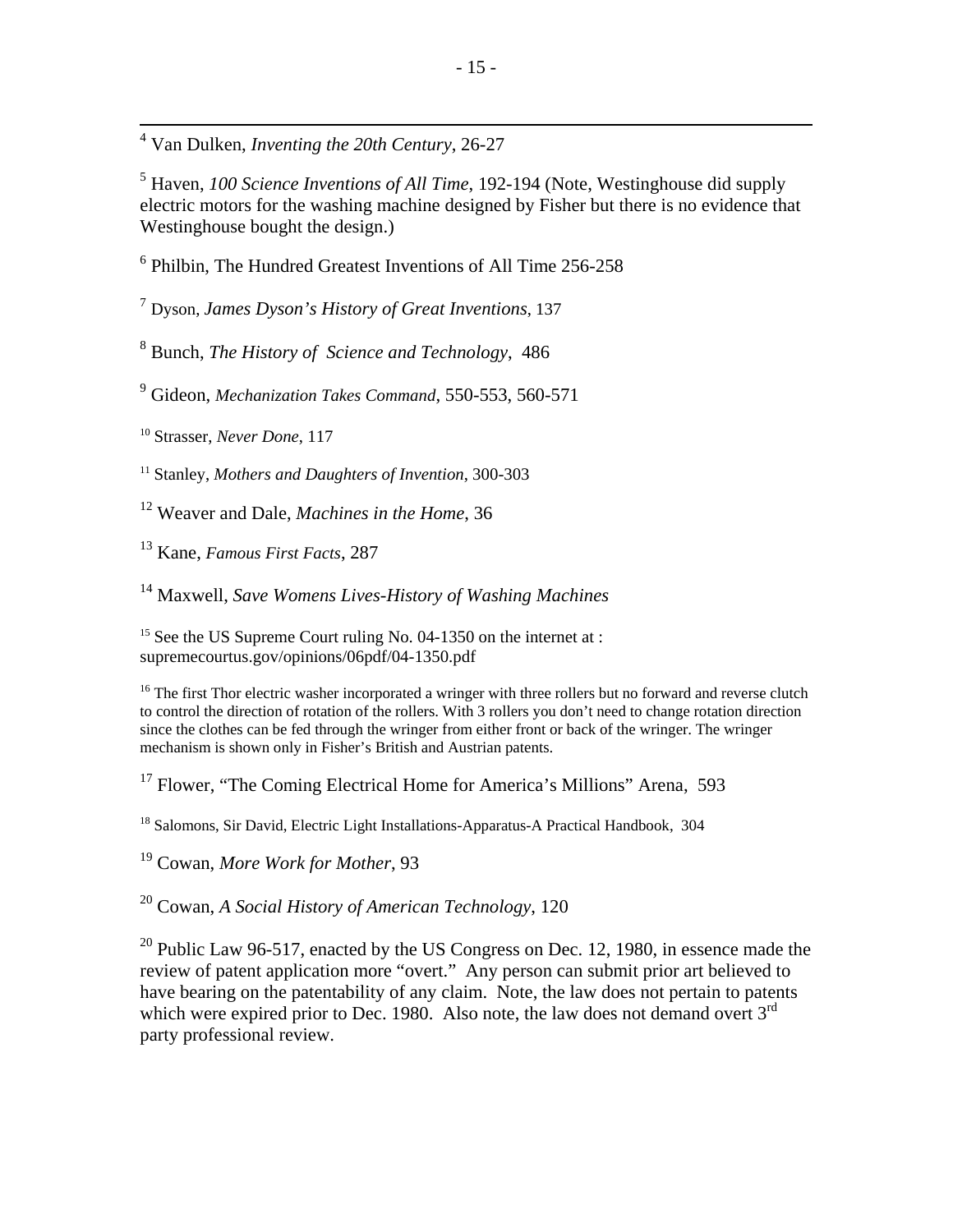# *References*

#### **Books**

 $\overline{a}$ 

1. Bunch, Bryan, (2004) *The History of Science and Technology*, Houghton Mifflin Company, NY

2. Cowan, Ruth Schwartz, (1983) *More Work for Mother*, Basic Books, Inc., Member of The Perseus Books Group

3. Cowan, Ruth Schwartz, (1997) *A Social History of American Technology*, Oxford University Press, NY

4. Felder, Deborah, G., (1999) *A Century of Women*, Carol Publishing Group, Secaucus, NJ

5. Gideon, Siegfried, (1948) *Mechanization Takes Command*, The Norton Library, W. W. Norton & Co. New York (Copyright by Oxford University Press)

6. Haven, Kendall, (2006) *100 Science Inventions of All Time*, Libraries Unlimited, Westport, CT

7. Kane, Joseph N., Anzovin, Steven and Podell, Janet, (1997) *Famous First Facts*, 5th edition, H. W. Wilson Company, NY

8. Maxwell, Lee, (2003) *Save Womens Lives-History of Washing Machines*, Oldewash, Eaton, CO, 2003

9. Philbin, Tom, (2003) *The 100 Greatest Inventions of All Time*, Citadel Press, Kensington Publishing Corp., NY

10. Salomons, Sir David, (1894) *Electric Light Installations Volume II Apparatus- A Practical Handbook*, Seventh Edition, Whittaker & Co. London, UK

11. Stanley, Autumn, (1995) *Mothers and Daughters of Invention*, Rutgers University Press, NJ

12. Strasser, Susan, (1982) *Never Done*, Henry Holt and Company, NY

13. Van Dulken, Stephen, "(2000) *Inventing the 20th Century,* New York University Press, NY

14. Weaver, Rebecca and Dale, Rodney, (1992) *Machines in the Home*, Oxford University Press, Oxford, UK

Edited book

Dyson, James, (2002) *James Dyson's History of Great Inventions*, edited by Robert Uhlig, Constable & Robinson Ltd. London, UK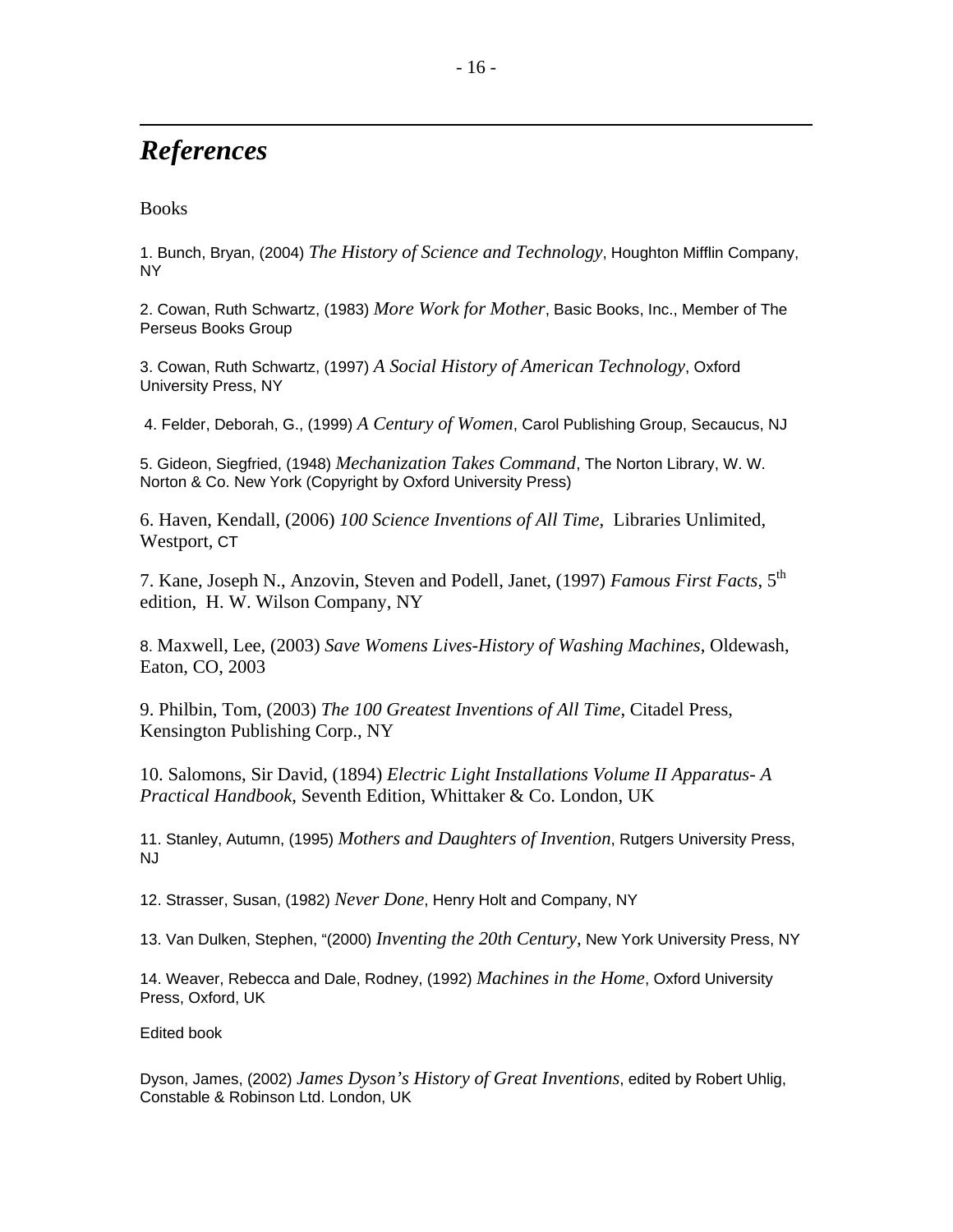#### Journal

 $\overline{a}$ 

Flower, B. O., (1907) "The Coming Electrical Home For America's Millions" , The Arena Vol. 38 July to December 1907 pp. 591-600, Albert Brandt Publisher Trenton, NJ

#### *Acknowledgements*

The patent drawings of Figures 1, 2, and 5 were copied from the US Patent Office internet site, uspto.gov

Figure 4 is a copy of a postcard issued by the Hurley Company

Figure 7 is a copy of a brochure issued by the 1900 Washer Company

Figure 8 is copied from The Arena Journal

Figure 9 is copied from David Salomons book

Figures 3 and 6 are photographs taken by the author

**"The Moving Finger writes; and, having writ, Moves on: nor all your Piety nor Wit Shall lure it back to cancel half a Line, Nor all your Tears wash out a Word of it."** 

*The Rubaiyat of Omar Khayyam*